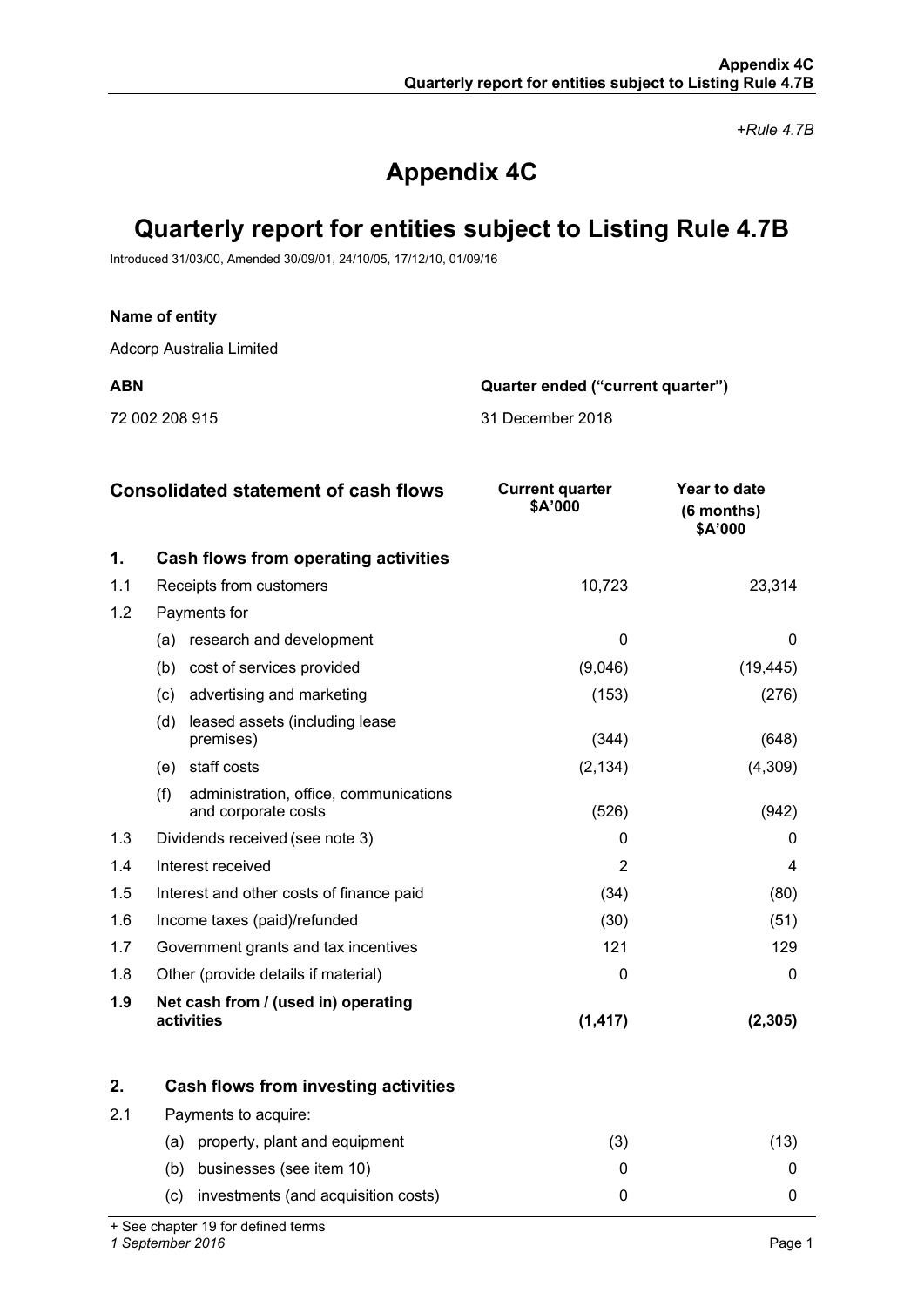|     | <b>Consolidated statement of cash flows</b>                           | <b>Current quarter</b><br>\$A'000 | Year to date<br>$(6$ months)<br>\$A'000 |
|-----|-----------------------------------------------------------------------|-----------------------------------|-----------------------------------------|
|     | (d)<br>intellectual property                                          | $\Omega$                          | $\Omega$                                |
|     | other non-current assets (including<br>(e)<br>software & intangibles) | 0                                 | (275)                                   |
| 2.2 | Proceeds from disposal of:                                            |                                   |                                         |
|     | property, plant and equipment<br>(a)                                  | $\Omega$                          | 0                                       |
|     | businesses (see item 10)<br>(b)                                       | $\Omega$                          | 0                                       |
|     | investments<br>(c)                                                    | 0                                 | 0                                       |
|     | (d)<br>intellectual property                                          | $\Omega$                          | 0                                       |
|     | other non-current assets (including<br>(e)<br>software & intangibles) | $\Omega$                          | 0                                       |
| 2.3 | Cash flows from loans to other entities                               | 0                                 | 0                                       |
| 2.4 | Dividends received (see note 3)                                       | $\Omega$                          | $\Omega$                                |
| 2.5 | Other (provide details if material)                                   |                                   |                                         |
|     | (Payment)/Refunds for security<br>(a)<br>deposits                     | (25)                              | 0                                       |
| 2.6 | Net cash from / (used in) investing<br>activities                     | (28)                              | (288)                                   |

| 3.   | Cash flows from financing activities                                           |          |           |
|------|--------------------------------------------------------------------------------|----------|-----------|
| 3.1  | Proceeds from issues of shares                                                 | 3,003    | 3,003     |
| 3.2  | Proceeds from issue of convertible notes                                       | $\Omega$ | $\Omega$  |
| 3.3  | Proceeds from exercise of share options                                        | 0        | 0         |
| 3.4  | Transaction costs related to issues of<br>shares, convertible notes or options | (238)    | (238)     |
| 3.5  | Proceeds from borrowings                                                       | 0        | 1,300     |
| 3.6  | Repayment of borrowings                                                        | (773)    | (1,340)   |
| 3.7  | Transaction costs related to loans and<br>borrowings                           | 0        | 0         |
| 3.8  | Dividends paid                                                                 | 0        | 0         |
| 3.9  | Other (provide details if material)                                            |          |           |
|      | Payments for invoice financing<br>(a)                                          | (6, 496) | (14, 933) |
|      | Proceeds from invoice financing<br>(b)                                         | 6,605    | 15,661    |
| 3.10 | Net cash from / (used in) financing<br>activities                              | 2,101    | 3,454     |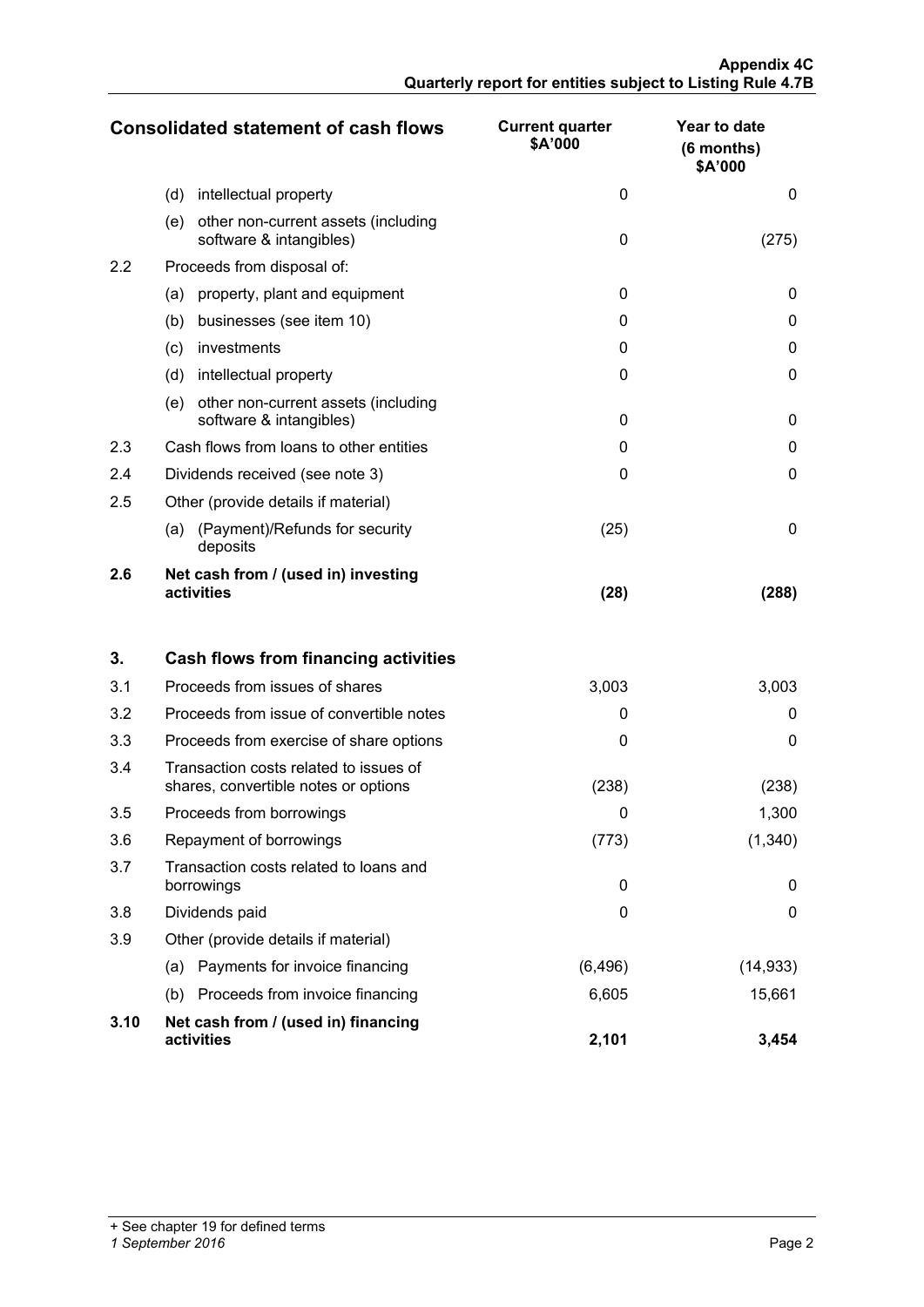| <b>Consolidated statement of cash flows</b> |                                                                          | <b>Current quarter</b><br>\$A'000 | Year to date<br>$(6$ months)<br>\$A'000 |
|---------------------------------------------|--------------------------------------------------------------------------|-----------------------------------|-----------------------------------------|
| 4.                                          | Net increase / (decrease) in cash and<br>cash equivalents for the period |                                   |                                         |
| 4.1                                         | Cash and cash equivalents at beginning of<br>quarter/year to date        | 1,670                             | 1,467                                   |
| 4.2                                         | Net cash from / (used in) operating<br>activities (item 1.9 above)       | (1, 417)                          | (2,305)                                 |
| 4.3                                         | Net cash from / (used in) investing activities<br>(item 2.6 above)       | (28)                              | (288)                                   |
| 4.4                                         | Net cash from / (used in) financing activities<br>(item 3.10 above)      | 2,101                             | 3,454                                   |
| 4.5                                         | Effect of movement in exchange rates on<br>cash held                     | $\Omega$                          | $\mathbf{0}$                            |
| 4.6                                         | Cash and cash equivalents at end of<br>quarter                           | 2,327                             | 2,327                                   |

| 5.  | Reconciliation of cash and cash<br>equivalents<br>at the end of the quarter (as shown in the<br>consolidated statement of cash flows) to the<br>related items in the accounts | <b>Current quarter</b><br>\$A'000 | <b>Previous quarter</b><br>\$A'000 |
|-----|-------------------------------------------------------------------------------------------------------------------------------------------------------------------------------|-----------------------------------|------------------------------------|
| 5.1 | <b>Bank balances</b>                                                                                                                                                          | 1.909                             | 1.256                              |
| 5.2 | Call deposits                                                                                                                                                                 |                                   |                                    |
| 5.3 | Bank overdrafts                                                                                                                                                               |                                   |                                    |
| 5.4 | Other (provide details)                                                                                                                                                       |                                   |                                    |
|     | (a) Term Deposit                                                                                                                                                              | 418                               |                                    |
| 5.5 | Cash and cash equivalents at end of<br>quarter (should equal item 4.6 above)                                                                                                  | 2.327                             |                                    |

# **6.** Payments to directors of the entity and their associates

- 6.1 Aggregate amount of payments to these parties included in item 1.2
- 6.2 Aggregate amount of cash flow from loans to these parties included in item 2.3
- 6.3 Include below any explanation necessary to understand the transactions included in items  $6.1$  and  $6.2$

Directors Fees

| <b>Current quarter</b><br>\$A'000 |      |
|-----------------------------------|------|
|                                   | (12) |
|                                   | O    |
|                                   |      |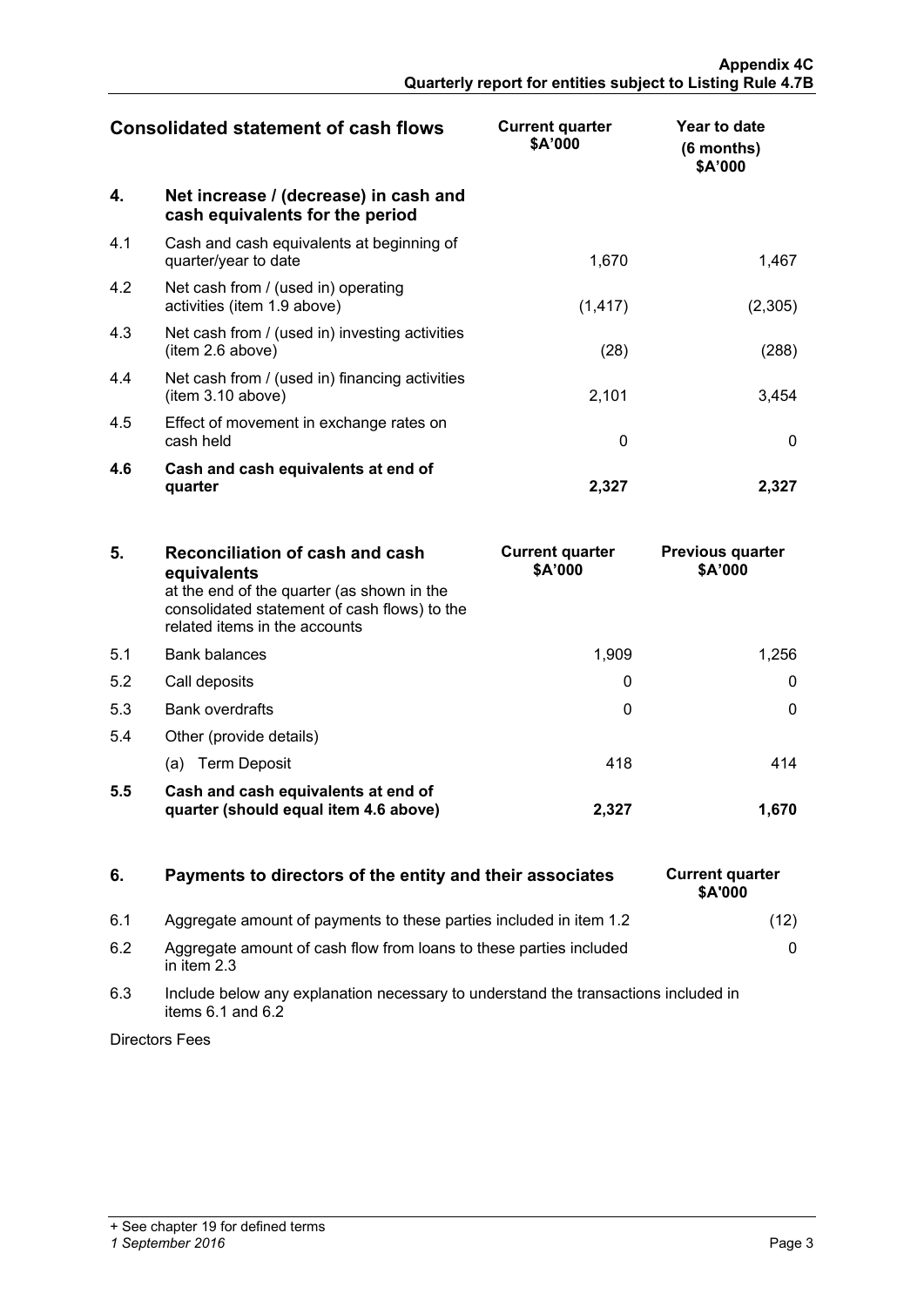**Current quarter \$A'000**

# **7. Payments to related entities of the entity and their associates**

| Aggregate amount of payments to these parties included in item 1.2 |  |
|--------------------------------------------------------------------|--|
|                                                                    |  |

- 7.2 Aggregate amount of cash flow from loans to these parties included in item 2.3 0
- 7.3 Include below any explanation necessary to understand the transactions included in items  $7.1$  and  $7.2$

| N/A |  |
|-----|--|
|     |  |

- **8. Financing facilities available** *Add notes as necessary for an understanding of the position*
- 
- 
- 8.3 Other (please specify)
	-
	-
- **Total facility amount at quarter end \$A'000 Amount drawn at quarter end \$A'000** 8.1 Loan facilities and the contract of the contract of the contract of the contract of the contract of the contract of the contract of the contract of the contract of the contract of the contract of the contract of the co 8.2 Credit standby arrangements and the control of the control of the control of the control of the control of the control of the control of the control of the control of the control of the control of the control of the co (a) Invoice financing facility  $\qquad \qquad$  1,500  $\qquad \qquad$  1,375 (b) Equipment finance facility  $\qquad \qquad$  300  $\qquad \qquad$  235
- 8.4 Include below a description of each facility above, including the lender, interest rate and whether it is secured or unsecured. If any additional facilities have been entered into or are proposed to be entered into after quarter end, include details of those facilities as well.

Invoice finance facility and Equipment finance facility in place with Thorn Trade Debtor Finance ("TTDF") now Cashflow Finance. Cashflow Finance hold security over any invoices offered for finance and all other company property. Interest on the invoice finance facility during the current quarter was charged at 8.64%. Interest on the equipment finance facility during the current quarter was charged at rates between 9.5% and 11%.

As per market announcement on 6 June 2018, Adcorp secured a \$750,000 loan from Millennium Company Pty Ltd ATF The Rodwell (New Millennium) Trust, a company associated with Adcorp's major shareholder and Chairman, Ian Rodwell. The loan bears interest at 12% per annum.

| 9.  | <b>Estimated cash outflows for next quarter</b>               | <b>SA'000</b> |
|-----|---------------------------------------------------------------|---------------|
| 9.1 | Research and development                                      | U             |
| 9.2 | Cost of services provided                                     | (5,635)       |
| 9.3 | Advertising and marketing                                     | (131)         |
| 9.4 | Leased assets (including lease premises)                      | (296)         |
| 9.5 | Staff costs                                                   | (1,754)       |
| 9.6 | Administration, office, communications and corporate<br>costs | (454          |
| 9.7 | Other (provide details if material)                           |               |
|     | Payments to acquire investments<br>(a)                        |               |
| 9.8 | Total estimated cash outflows                                 |               |